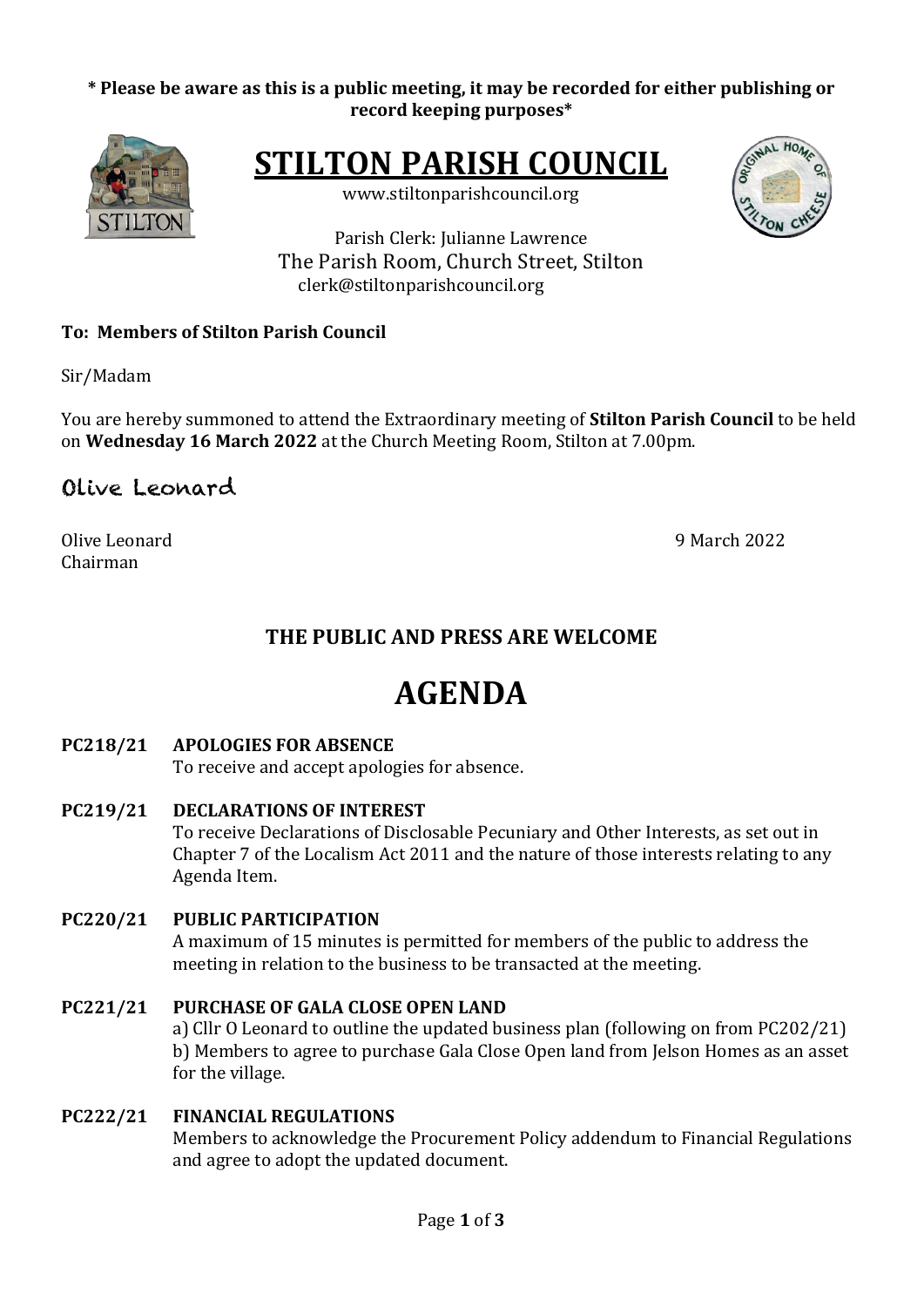#### **PC223/21 MAINTENANCE**

a) Cllr Shailer to outline the need for bus shelter maintenance and members to agree to next steps

b) Cllr Shailer to report on the Church wall

c) Cllr to highlight tree grids rising in the village centre.

#### **PC224/21 FOOTBALL CLUB FEES**

Cllr Angus to report on current football club fees and members to consider if and how to make amend current charges.

#### **PC225/21 VILLAGE SEATING**

Cllr Shailer to raise a concern regarding seating in the village.

#### **PC226/21 QUEEN'S PLATINUM JUBILEE**

a) Cllr Dorling to update members on the Queen's Platinum Jubilee meeting held on  $12/03/22$  including the purchasing/placing of the bench

b) Cllr Shailer to outline the cost of Jubilee flags for the flagpole/lamp post signs and council to approve

c) Cllrs Ayres to outline a quote for Jubilee souvenirs for school children and council to approve purchasing.

#### **PC227/21 MARQUES FORMALLY BELONGING TO THE COMMUNITY ASSOCIATION**

Cllr Bull to outline and members to discuss ownership, storage, use and maintenance of the marquees.

#### **PC228/21 PAVILION**

a) Council to consider a request from a member of the public to place road markings for use by children on the tarmac area in front of the new play area

b) Members to resolve how to charge for Pavilion use when funds are to be raised for village facilities

c) Field gate to be detailed as needing work. Members to agree how to proceed. d) Pavilion alarm – members to discuss and resolve how to move forward re the alarm contract (current contract ended on 21/02/22)

e) Council to revisit the need for maintenance equipment at the Pavilion  $(PC113/21.10)$  and clerk to outline a budget. Members to agree to purchase.

#### **PC229/21 GRANT APPLICATION**

Clerk to outline a grant application for the Parish Council's Small Grant Award, members to discuss and resolve to award the grant.

#### **PC230/21 PLANNING**

The Planning Committee to highlight and council to respond to ... **Ref: 22/00554/HHFUL** – 42 Manor Road, Stilton – Proposed single storey side extension.

#### **PC231/21** PUBLIC BODIES (ADMISSION TO MEETINGS) ACT 1960 EXLUSION OF THE PRESS **AND PUBLIC**

In accordance with Section 1(2) of the Public Bodies (Admission to Meetings) Act 1960 and by reason of the confidential nature of this item's business the press and public be excluded from the meeting.